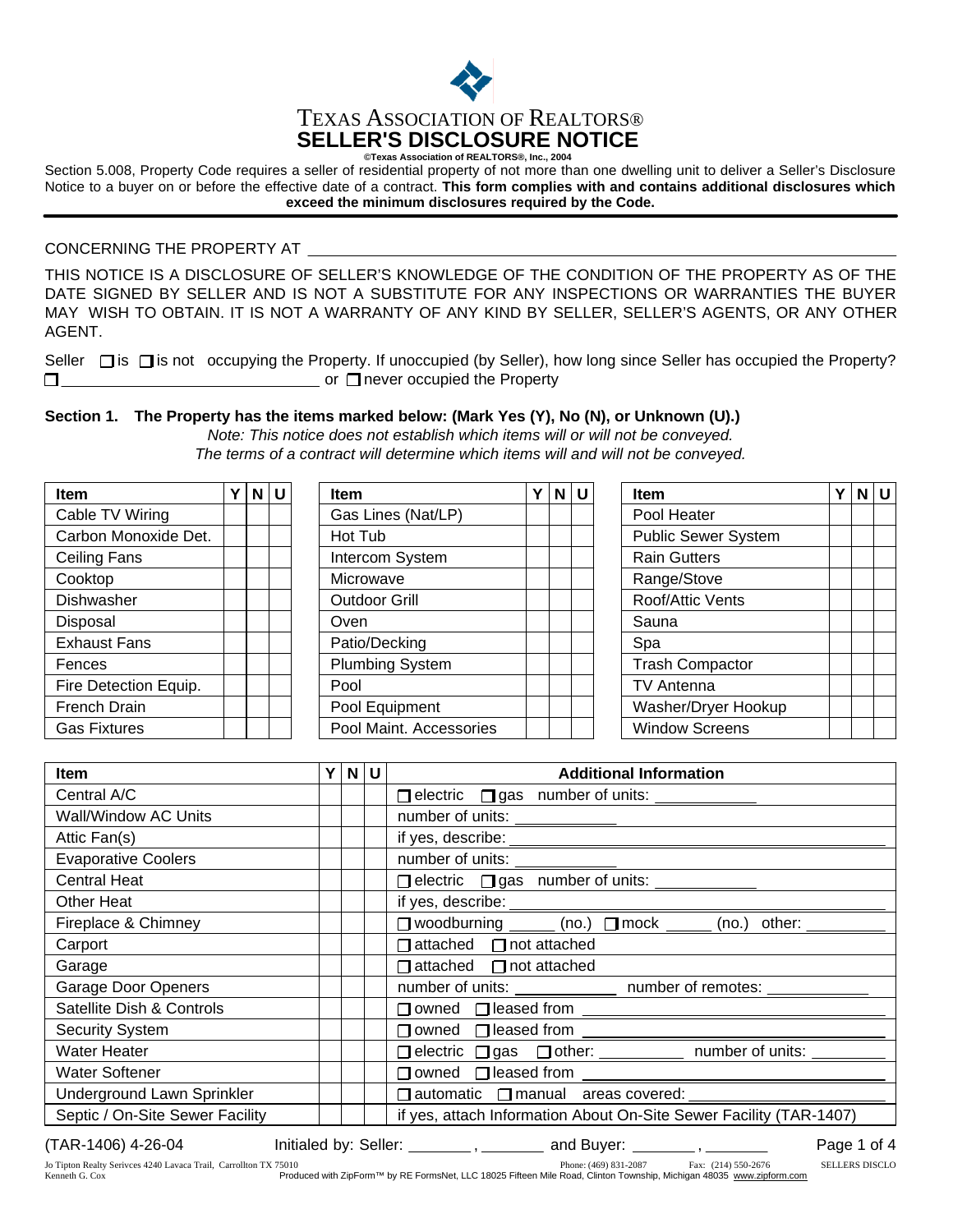| Concerning the Property at |  |  |  |  |
|----------------------------|--|--|--|--|
|----------------------------|--|--|--|--|

| Water supply provided by: $\Box$ city $\Box$ well $\Box$ MUD $\Box$ co-op $\Box$ unknown $\Box$ other:<br>Was the Property built before 1978? $\Box$ yes $\Box$ no $\Box$ unknown<br>(If yes, complete, sign, and attach TAR-1906 concerning lead-based paint hazards). |                                                                                                                                                                                                                                       |
|-------------------------------------------------------------------------------------------------------------------------------------------------------------------------------------------------------------------------------------------------------------------------|---------------------------------------------------------------------------------------------------------------------------------------------------------------------------------------------------------------------------------------|
| $\Box$ yes $\Box$ no $\Box$ unknown                                                                                                                                                                                                                                     | (approximate)<br>Is there an overlay roof covering on the Property (shingles or roof covering placed over existing shingles or roof covering)?                                                                                        |
|                                                                                                                                                                                                                                                                         | Are you (Seller) aware of any of the items listed in this Section 1 that are not in working condition, that have defects, or are<br>in need of repair? $\Box$ yes $\Box$ no If yes, describe (attach additional sheets if necessary): |

# **Are you (Seller) aware of any defects or malfunctions in any of the following?: (Mark Yes (Y) if you are Section 2. aware and No (N) if you are not aware.)**

| <b>Item</b>               |  |
|---------------------------|--|
| <b>Basement</b>           |  |
| Ceilings                  |  |
| Doors                     |  |
| <b>Driveways</b>          |  |
| <b>Electrical Systems</b> |  |
| <b>Exterior Walls</b>     |  |

| N | <b>Item</b>              |  |
|---|--------------------------|--|
|   | <b>Floors</b>            |  |
|   | Foundation / Slab(s)     |  |
|   | <b>Interior Walls</b>    |  |
|   | <b>Lighting Fixtures</b> |  |
|   | <b>Plumbing Systems</b>  |  |
|   | Roof                     |  |
|   |                          |  |

| <b>Item</b>                        |  |
|------------------------------------|--|
| Sidewalks                          |  |
| Walls / Fences                     |  |
| Windows                            |  |
| <b>Other Structural Components</b> |  |
|                                    |  |
|                                    |  |

If the answer to any of the items in Section 2 is yes, explain (attach additional sheets if necessary):

## **Section 3. Are you (Seller) aware of any of the following conditions: (Mark Yes (Y) if you are aware and No (N) if you are not aware.)**

| <b>Condition</b>                                              |  | N | <b>Condition</b>                                                          | Υ | N |
|---------------------------------------------------------------|--|---|---------------------------------------------------------------------------|---|---|
| Aluminum Wiring                                               |  |   | <b>Previous Roof Repairs</b>                                              |   |   |
| <b>Asbestos Components</b>                                    |  |   | <b>Other Structural Repairs</b>                                           |   |   |
| Diseased Trees: $\Box$ oak wilt                               |  |   | Radon Gas                                                                 |   |   |
| <b>Endangered Species/Habitat on Property</b>                 |  |   | Settling                                                                  |   |   |
| <b>Fault Lines</b>                                            |  |   | Soil Movement                                                             |   |   |
| <b>Hazardous or Toxic Waste</b>                               |  |   | Subsurface Structure or Pits                                              |   |   |
| Improper Drainage                                             |  |   | <b>Underground Storage Tanks</b>                                          |   |   |
| Intermittent or Weather Springs                               |  |   | <b>Unplatted Easements</b>                                                |   |   |
| Landfill                                                      |  |   | <b>Unrecorded Easements</b>                                               |   |   |
| Lead-Based Paint or Lead-Based Pt. Hazards                    |  |   | Urea-formaldehyde Insulation                                              |   |   |
| Encroachments onto the Property                               |  |   | <b>Water Penetration</b>                                                  |   |   |
| Improvements encroaching on others' property                  |  |   | <b>Wetlands on Property</b>                                               |   |   |
| Located in 100-year Floodplain                                |  |   | Wood Rot                                                                  |   |   |
| Present Flood Insurance Coverage<br>(If yes, attach TAR-1414) |  |   | Active infestation of termites or other wood-<br>destroying insects (WDI) |   |   |
| Previous Flooding into the Structures                         |  |   | Previous treatment for termites or WDI                                    |   |   |
| Previous Flooding onto the Property                           |  |   | Previous termite or WDI damage repaired                                   |   |   |
| <b>Previous Fires</b>                                         |  |   | Termite or WDI damage needing repair                                      |   |   |
| <b>Previous Foundation Repairs</b>                            |  |   |                                                                           |   |   |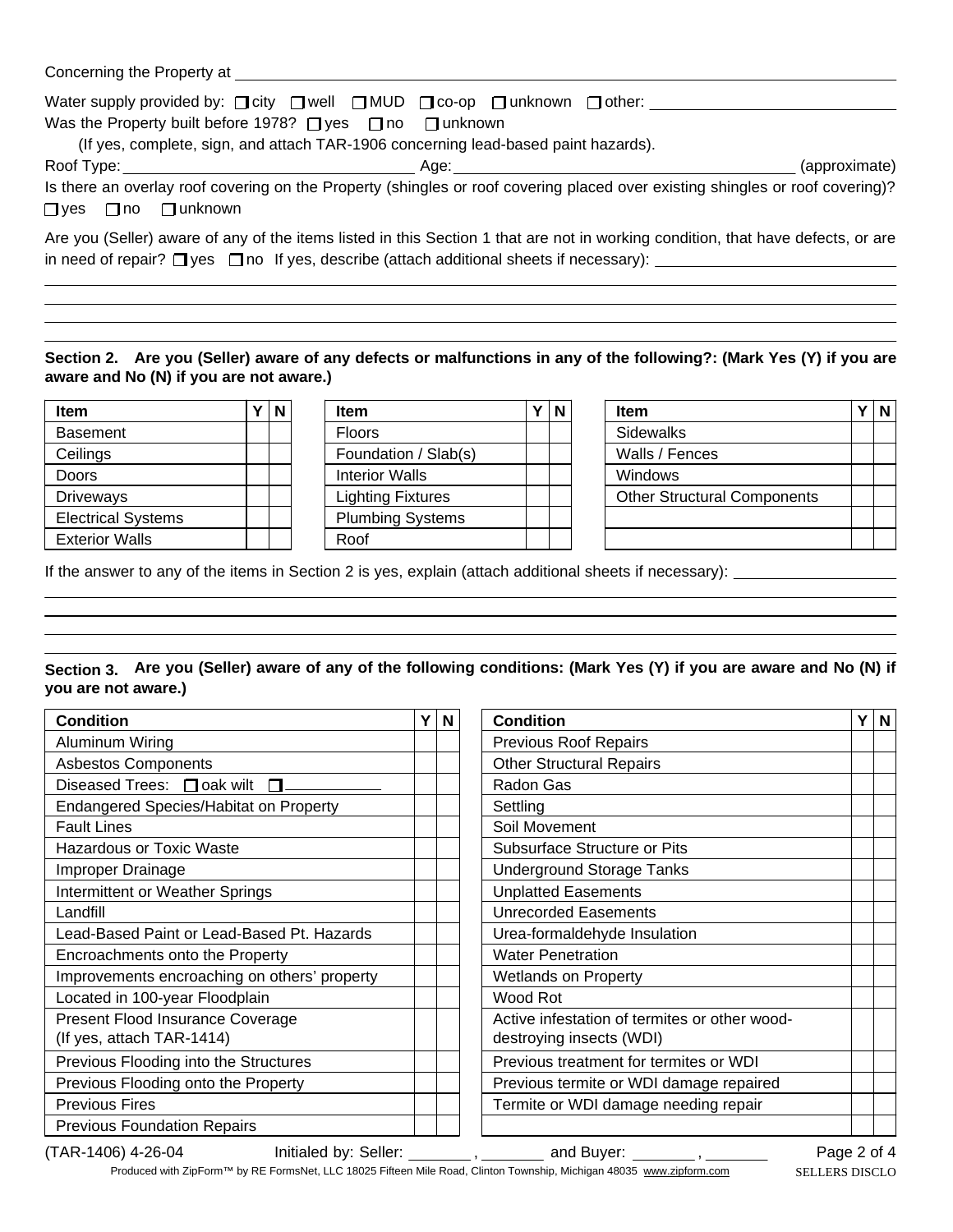| Concerning the Property at |  |
|----------------------------|--|
|----------------------------|--|

If the answer to any of the items in Section 3 is yes, explain (attach additional sheets if necessary):

|                                 |             | Section 4. Are you (Seller) aware of any item, equipment, or system in or on the Property that is in need of repair,<br>which has not been previously disclosed in this notice?<br>$\Box$ yes $\Box$ no If yes, explain (attach additional sheets if                                                                                                                     |
|---------------------------------|-------------|--------------------------------------------------------------------------------------------------------------------------------------------------------------------------------------------------------------------------------------------------------------------------------------------------------------------------------------------------------------------------|
|                                 | not aware.) | Section 5. Are you (Seller) aware of any of the following (Mark Yes (Y) if you are aware. Mark No (N) if you are                                                                                                                                                                                                                                                         |
| $\frac{Y}{\Box} \frac{N}{\Box}$ |             | Room additions, structural modifications, or other alterations or repairs made without necessary permits or not<br>in compliance with building codes in effect at the time.                                                                                                                                                                                              |
| $\Box$                          | $\Box$      | Homeowners' associations or maintenance fees or assessments. If yes, complete the following:<br>If the Property is in more than one association, provide information about the other associations below or<br>attach information to this notice.                                                                                                                         |
| □                               | $\Box$      | Any common area (facilities such as pools, tennis courts, walkways, or other) co-owned in undivided interest<br>with others. If yes, complete the following:<br>Any optional user fees for common facilities charged? [] yes [] no If yes, describe: _______________                                                                                                     |
| $\Box$                          | $\Box$      | Any notices of violations of deed restrictions or governmental ordinances affecting the condition or use of the<br>Property.                                                                                                                                                                                                                                             |
| $\Box$                          | $\Box$      | Any lawsuits or other legal proceedings directly or indirectly affecting the Property.                                                                                                                                                                                                                                                                                   |
| □                               | $\Box$      | Any death on the Property except for those deaths caused by: natural causes, suicide, or accident unrelated to<br>the condition of the Property.                                                                                                                                                                                                                         |
| $\Box$                          | $\Box$      | Any condition on the Property which materially affects the health or safety of an individual.                                                                                                                                                                                                                                                                            |
| □                               | $\Box$      | Any repairs or treatments, other than routine maintenance, made to the Property to remediate environmental<br>hazards such as asbestos, radon, lead-based paint, urea-formaldehyde, or mold.<br>If yes, attach any certificates or other documentation identifying the extent of the remediation (for example,<br>certificate of mold remediation or other remediation). |
|                                 |             |                                                                                                                                                                                                                                                                                                                                                                          |

**Section 6. Do you (Seller) have a survey of the Property available for review?:** □ yes □ no If yes, a copy of the survey  $\Box$  is  $\Box$  is not attached.